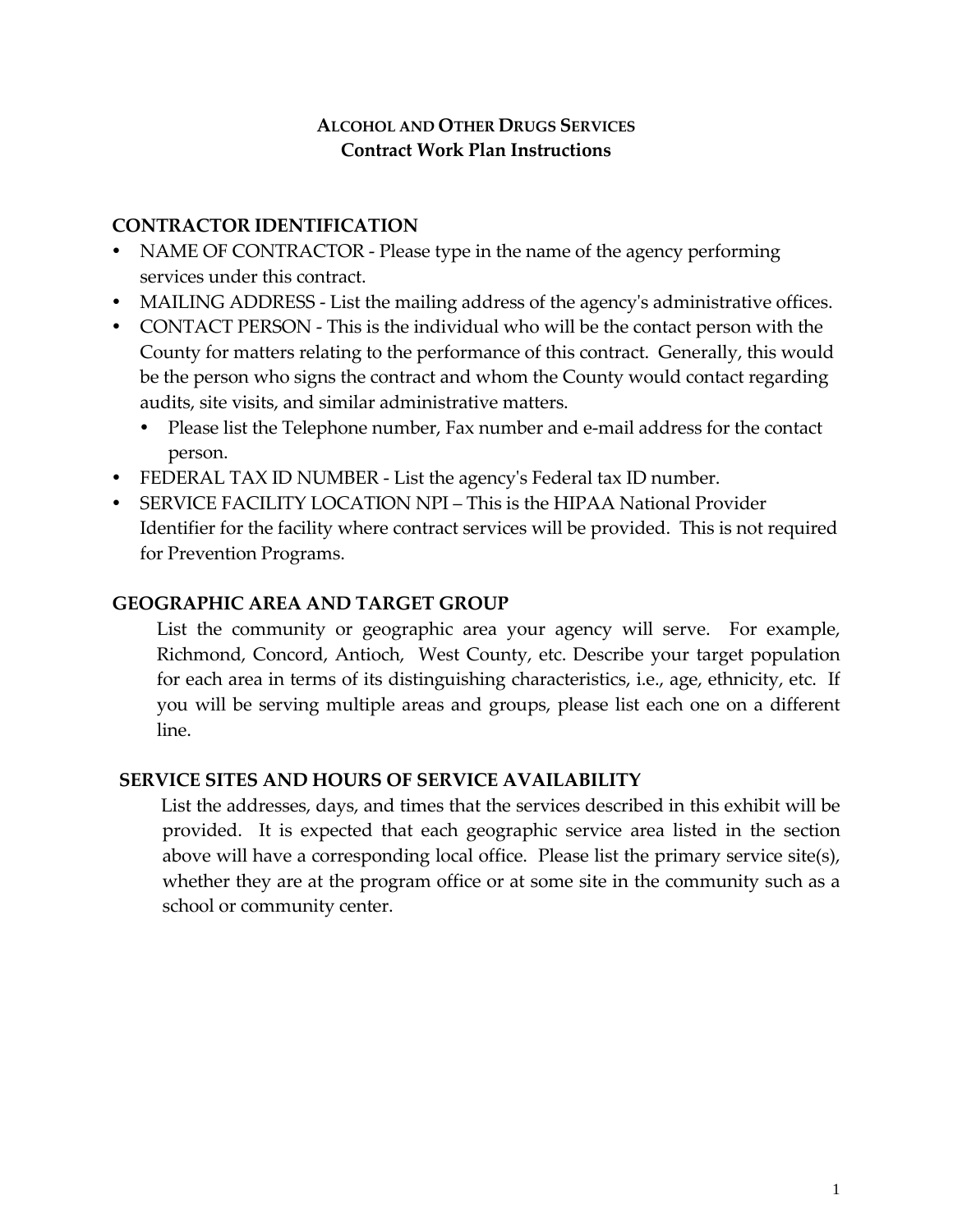#### **BUDGET**

# **Section A – Personnel Costs ‐ Administrative and Support Staff Section B ‐ Personnel Costs ‐ Direct Service Staff**

#### Column 1 (Position Title)

- a) The Administrative and Support Staff category includes those persons whose responsibilities are directed towards program management or operations. It would include executive directors, accounting staff, clerical support, etc. Direct Service Staff are those positions or portions of positions which are devoted to direct contact with the recipients of your services, e.g., counselors, prevention educators, etc.
- b) For Column 1 in Budget Sections A & B, please list the title only of each staff person as appropriate.
- c) It is possible that the same individual could have dual responsibility and be listed in both categories. The same Position Title must be used in each Section. The title used will depend on the person's primary responsibilities within the agency and not just those duties reflected in this contract.

#### Column 2 (FTE)

List the decimal proportion of a 40‐hour work hour which each staff person spends on contract services. The formula is: (hours worked per week)  $/$  40 = FTE. For example, 20 hours per week translates to .50 FTE, 10 hours per week to .25, 8 hours to .20.

#### Column 3 (HRLY Rate)

Enter the hourly pay rate exclusive of benefits for each individual listed in Column 1.

#### Column 4 (County Funds)

List the amount of Alcohol and Other Drugs Services funds allocated to the salary and benefits for each position.

#### Column 5 (Other Revenue)

List the amount of revenue from non‐county sources [Client Fees, Donations, Food Stamps, etc] allocated to any of the positions listed.

#### Column 6 (Total)

List the total of Columns 4 and 5.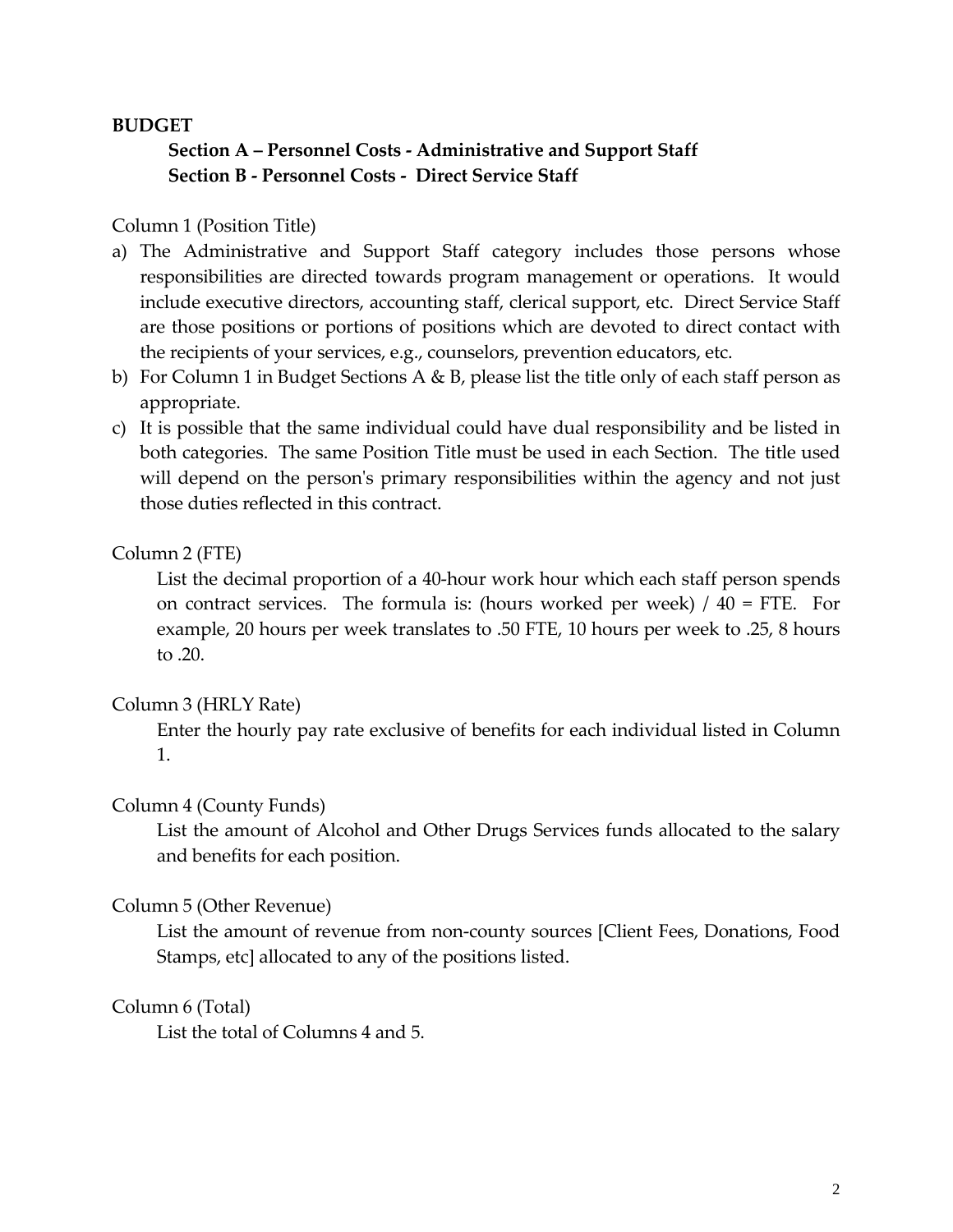In each section (A&B) list the aggregate amount expended for taxes and benefits for the positions listed. Where space is made available, please total the figures in columns 4, 5, & 6 in the bottom row of the matrix.

#### **Budget Section B.1 – Staff Productivity Model**

There are three rows for a quantitative listing of your organization's policy regarding direct service staff involvement in direct client services. These are:

- 1. Paid Leave [Holiday, Vacation, Sick, Personal, etc.]
- 2. Direct Service Hours

3. Program Support Hours [Prep. Time, Travel, Staff Mtg, Training, Community Meetings, etc.]

On the basis of the 2,080 hours for which a position is budgeted, please list in the appropriate cell the number of hours that staff, on average, are expected to devote to each category.

#### **Budget Section C – Services & Supplies**

Column 1 (Expense Category)

Descriptive titles for the most frequently encountered line items are printed on the form. There are additional blank lines to list expense categories not included on the form.

#### Column 2 (County Funds)

List the amount of Alcohol and Other Drugs Services funds apportioned for each expenditure.

#### Column 3 (Other Revenue)

List the amount of revenue from non‐county sources [Client Fees, Donations, Food Stamps, etc] apportioned for each expenditure.

#### Column 4 (Total)

List the total of Columns 3 and 4.

Please total each column in the bottom row.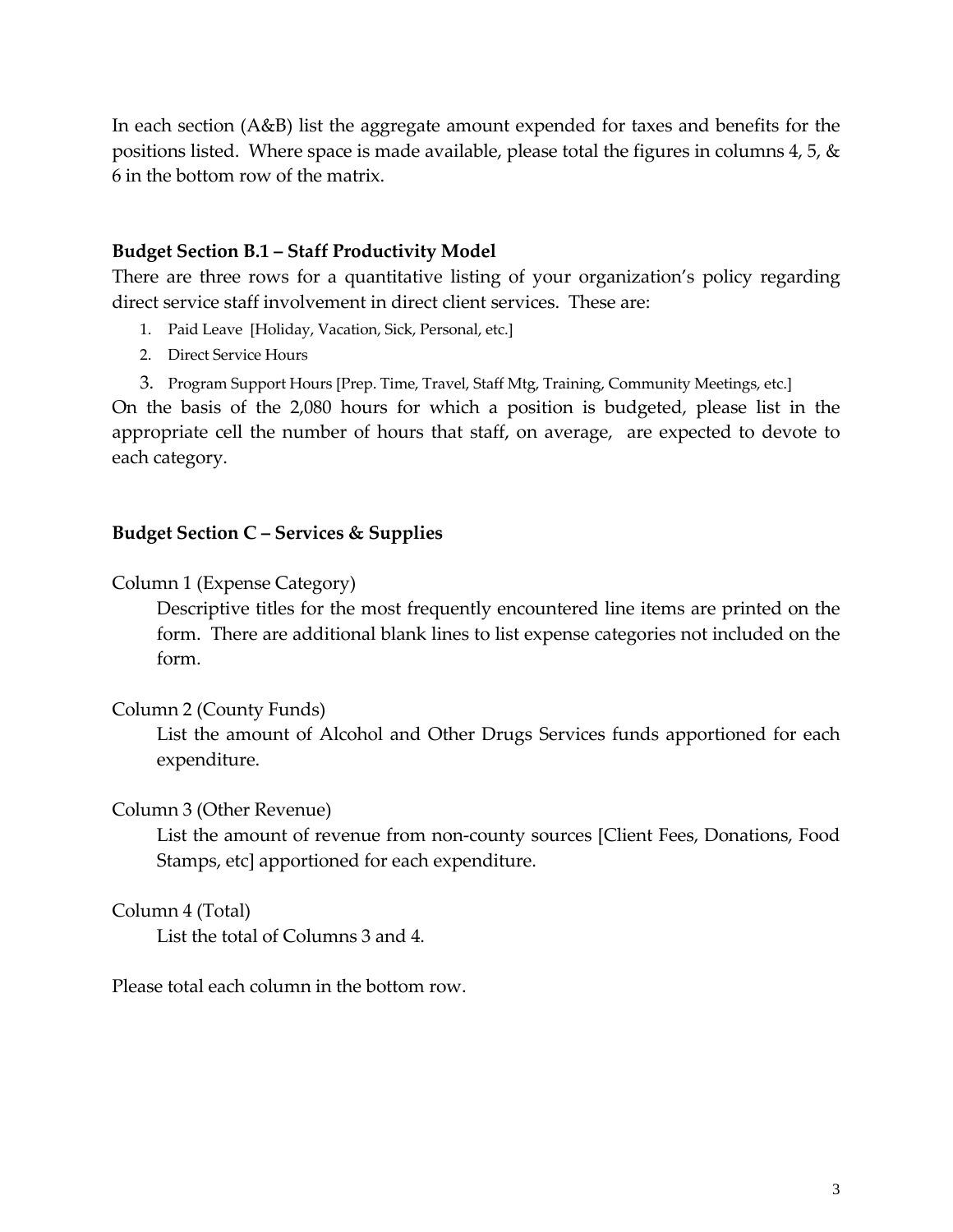#### **Budget Section D ‐ Total Contract Budget**

This section summarizes the Salaries & Benefits Category Subtotals (Rows 1 & 2) and overall Salaries & Benefits Total (Row 3). Please list the Operating Expense Total in Row 4. In Row 5 list the total of direct charges (the total of Rows 3 and 4). In Row 6, enter the amount of any indirect costs charged to the contract. Finally in Row 7 enter the overall budget total (the sum of Rows 5 and 6).

#### **Budget Section E ‐ Revenue Sources**

Please list the source and amount of revenue comprising the funds displayed in the **Other Revenue** column. In the Revenue Source column, commonly used revenue categories are listed. Additional space is provided to list other types of funding. For the **Grants**, **Other County Dept** and **Other** categories, please indicate the specific source of funding in the space provided.

*Treatment programs must collect and budget revenue from client fees as required under the Health and Safety Code. However fees are not to be charged for Medi‐Cal or prevention services.* 

#### **Budget Section F ‐ Staffing**

List all agency staff, volunteers or other personnel performing services under this contract. In the first column, state the title of the position held by each individual staff person and their name. If the position is currently vacant, please type the word VACANT in place of the name. In the **FTE** column, indicate the proportion of a 40‐hour work week devoted to contracted services (i.e., the number of hours worked per week divided by 40 ‐ for example, 20 hours per week = .5 FTE; 8 hours per week = .2 FTE). In the next two columns, please indicate the gender and ethnicity of each staff person listed in the first column. If the position is vacant, please type the word VACANT in the appropriate cells. In the **Qualifications** column, briefly list the licensure, educational, or experiential prerequisites for each position. This column requests information relative to the **position**, and not the person currently filling it. In the rightmost column, **Tenure**, please list the number of months the person has been employed in that position at your agency.

Attach an organization chart showing lines of supervision.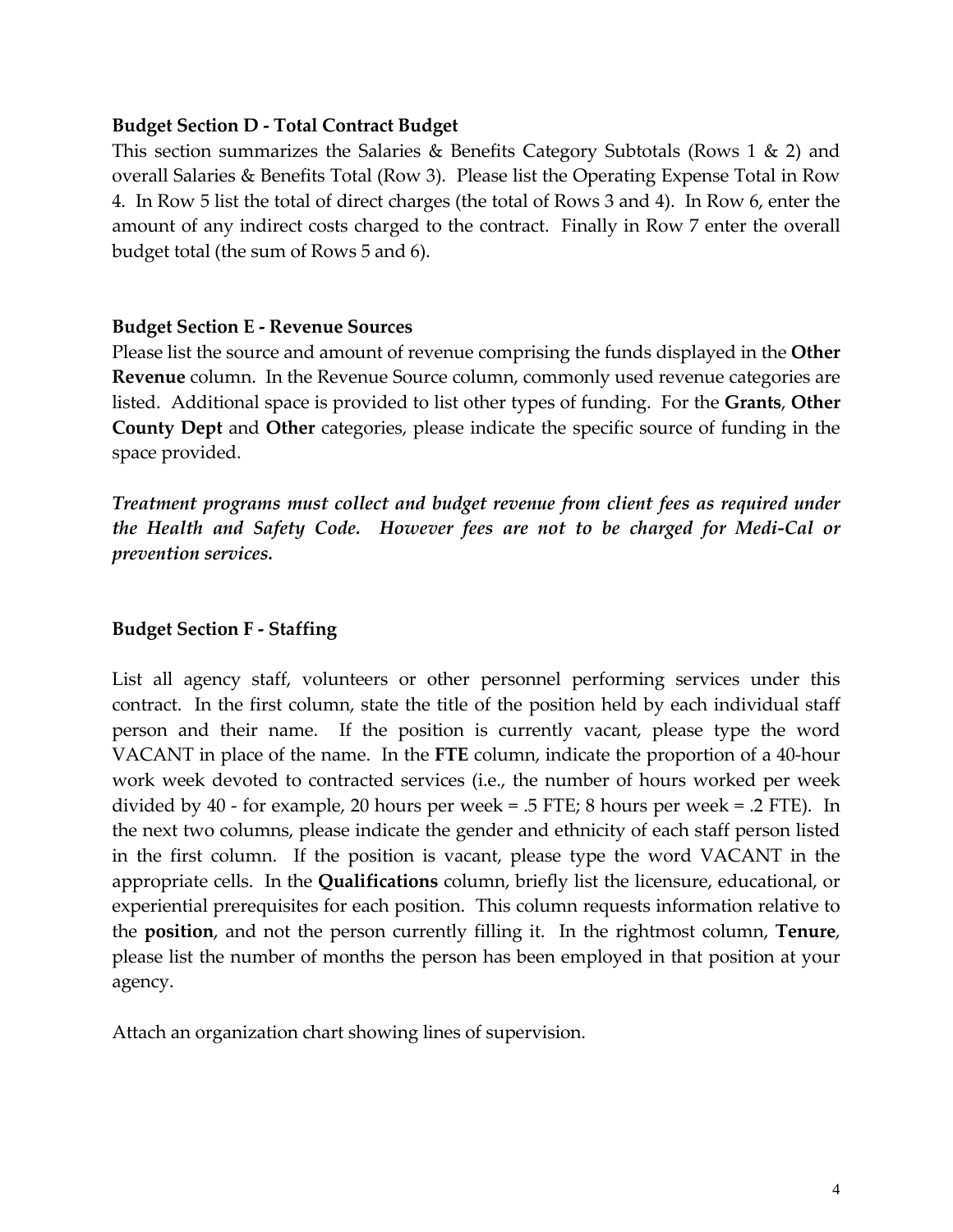If appropriate, attach agency policies for the use of volunteers in the program. These policies at a minimum should address qualifications, recruitment, selection, code of ethics, training, scheduling and supervision.

## **Budget Section G – Contract Deliverables**

This section lists the quantitative description of the services to be provided. The instructions explain the form by section with specific instructions according to service category as follows.

#### **RESIDENTIAL AND OUTPATIENT SERVICES**

## **Form Header**

PROVIDER – Please list the name of your organization

REGION – Please indicate which region of the county this program will serve – East, Central or West, Countywide, Pittsburg, etc.

PROJECT – If the program described in this budget is generally known by a specific name, please indicate it here. Examples would be Project Success, Friday Nite Live, etc.

PROGRAM STATIC CAPACITY (Beds or Slots) ‐ Please indicate the maximum number of clients that could be receiving services at your facility at any given time. This will be determined by the number of beds in the facility or the combined caseload size of staff delivering services under this contract. Perinatal programs are requested to indicate capacity for women and children separately.

TOTAL UNDUPLICATED NEW PARTICIPANTS ‐ This is an estimate of the number of persons receiving services in your program for the first time in the contract year. The number does not include participants or caseload carried over from the prior fiscal year nor persons who leave services and return within the contract year. Persons formerly clients in previous years may be included in the estimate.

TOTAL LICENSED CAPACITY FOR THIS FACILITY – For residential programs only, please list the total licensed capacity for the facility in which services are provided. Separate lines are provided for treatment and detoxification programs. If the facility is licensed for both treatment and detoxification, indicate the licensed capacity for each service.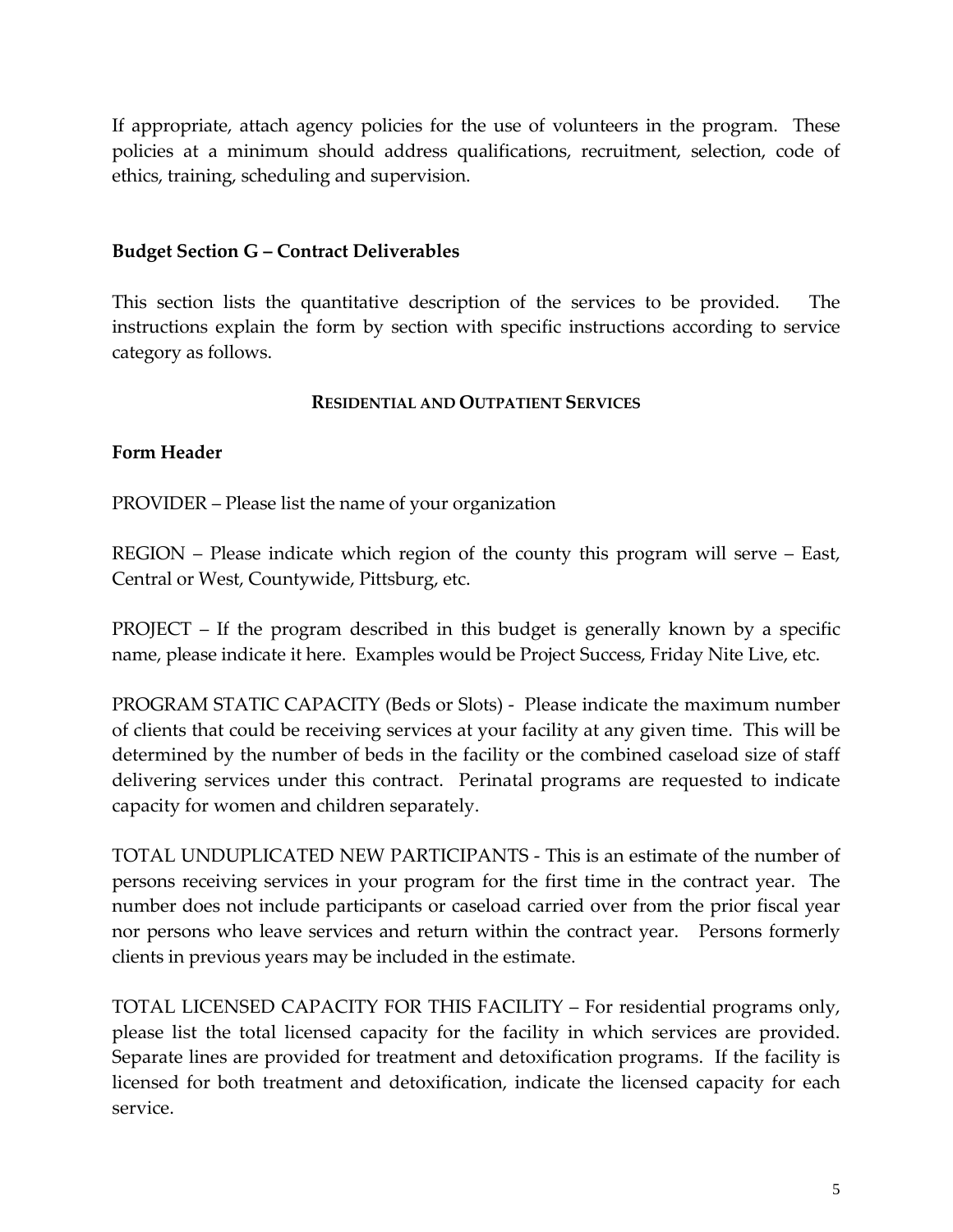# **Service Matrix**

## TYPE OF SERVICE

Unless otherwise negotiated, contractors are restricted to providing only those program activities printed on the form. All Residential and Outpatient Service types for which Alcohol and Other Drugs Services contracts are listed. Please enter numbers in only in the row which pertains to your specific program.

## FTES

The figures to be entered in this column are total Direct Service Staff FTEs allocated to each Type of Service. The total of this column must equal the FTE column total in Section B.

## DIRECT SERVICE STAFF HOURS

This figure is the amount of staff hours spent directly interacting with program participants within each type of service provided. This figure **does not** include the time spent in writing case notes, in case conference, clinical supervision or other support activities. We recognize that not every hour of staff availability is spent in direct service provision to clients and that other necessary activities occupy a portion of staff time. Nonetheless, for contract purposes, we want to focus on the time spent with clients.

#### NUMBER OF BED DAYS

A bed day is defined as a 24 hour period of client participation in residential services. This is the service unit for residential programs.

#### NUMBER OF SESSIONS

For Outpatient Services, this deliverable refers to specific occurrences of the service types to be provided. This is the number of times the direct service activity will be conducted by staff over the term of the contract. This is distinct from client visits. A visit is something the client does. A session is something staff does.

#### NUMBER OF CLIENT VISITS

This is an estimate of the number of times clients will participate in the services listed.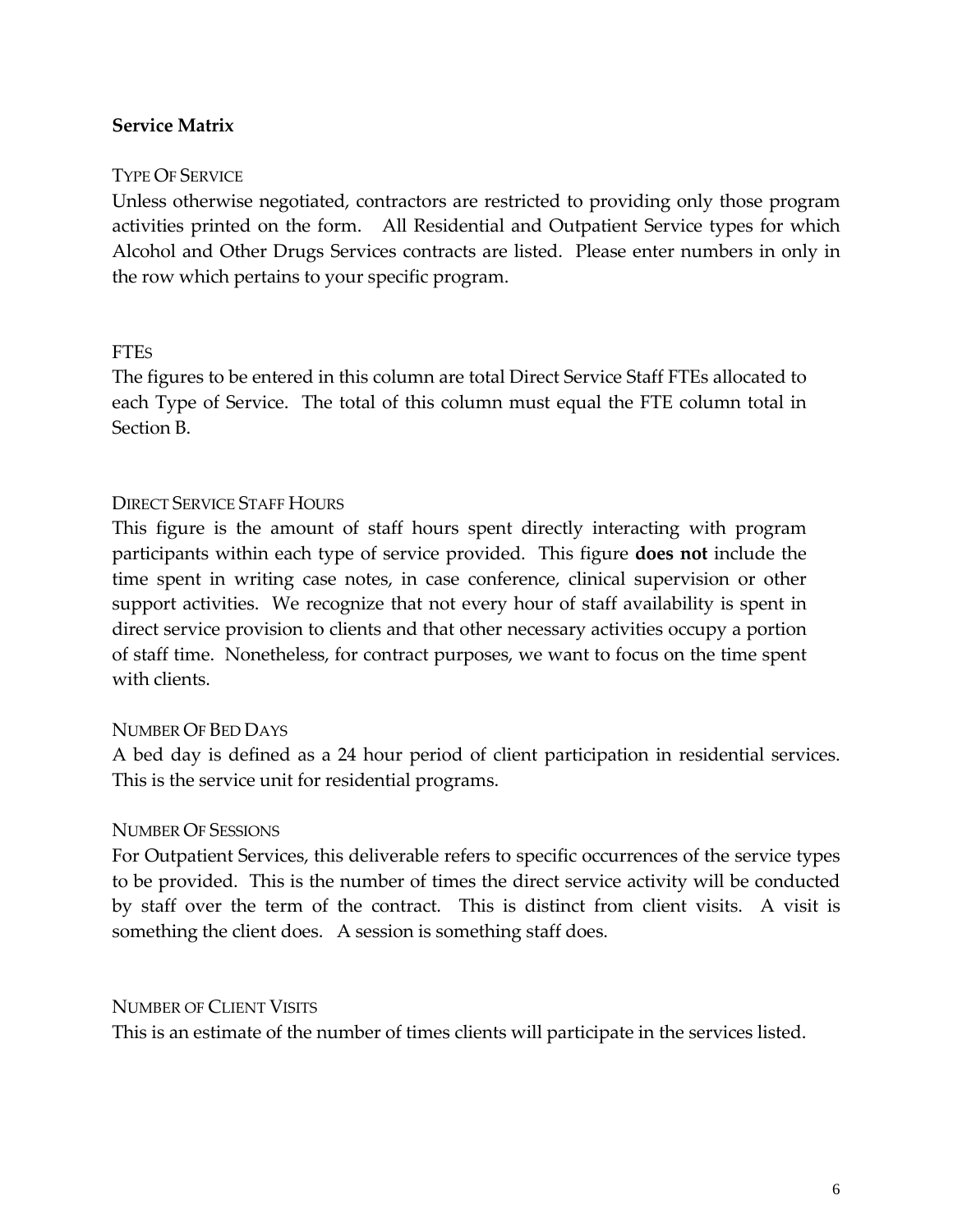#### **PREVENTION SERVICES**

## **Form Header**

PROVIDER – Please list the name of your organization

REGION – Please indicate which region of the county this program will serve – East, Central or West, Countywide, Pittsburg, etc.

PROJECT – If the program described in this budget is generally known by a specific name, please indicate it here. Examples would be Friday Nite Live, Club Live, etc.

STRATEGY – List which of the State‐defined prevention strategies AODS has assigned to your program activities. Choices are: Alternatives, Education, Information Dissemination, Community Based Process, and Problem Identification and Referral.

TOTAL UNDUPLICATED NEW PARTICIPANTS ‐ This is an estimate of the number of persons receiving services in your program for the first time in the contract year. The number does not include participants or caseload carried over from the prior fiscal year nor persons who leave services and return within the contract year. Persons formerly clients in previous years may be included in the estimate.

# **Service Matrix**

#### MAJOR PROGRAM ACTIVITIES

Please list the activities which are the major elements of your prevention program.

#### FTES

The figures to be entered in this column are total Direct Service Staff FTEs allocated to each Type of Service. The total of this column must equal the FTE column total in Section B.

#### DIRECT SERVICE STAFF HOURS

This figure is the amount of staff hours spent directly interacting with program participants conducting each program activity listed. This figure **does not** include preparation time, travel, evaluation, or other support activities. We recognize that not every hour of staff availability is spent in direct service provision and that other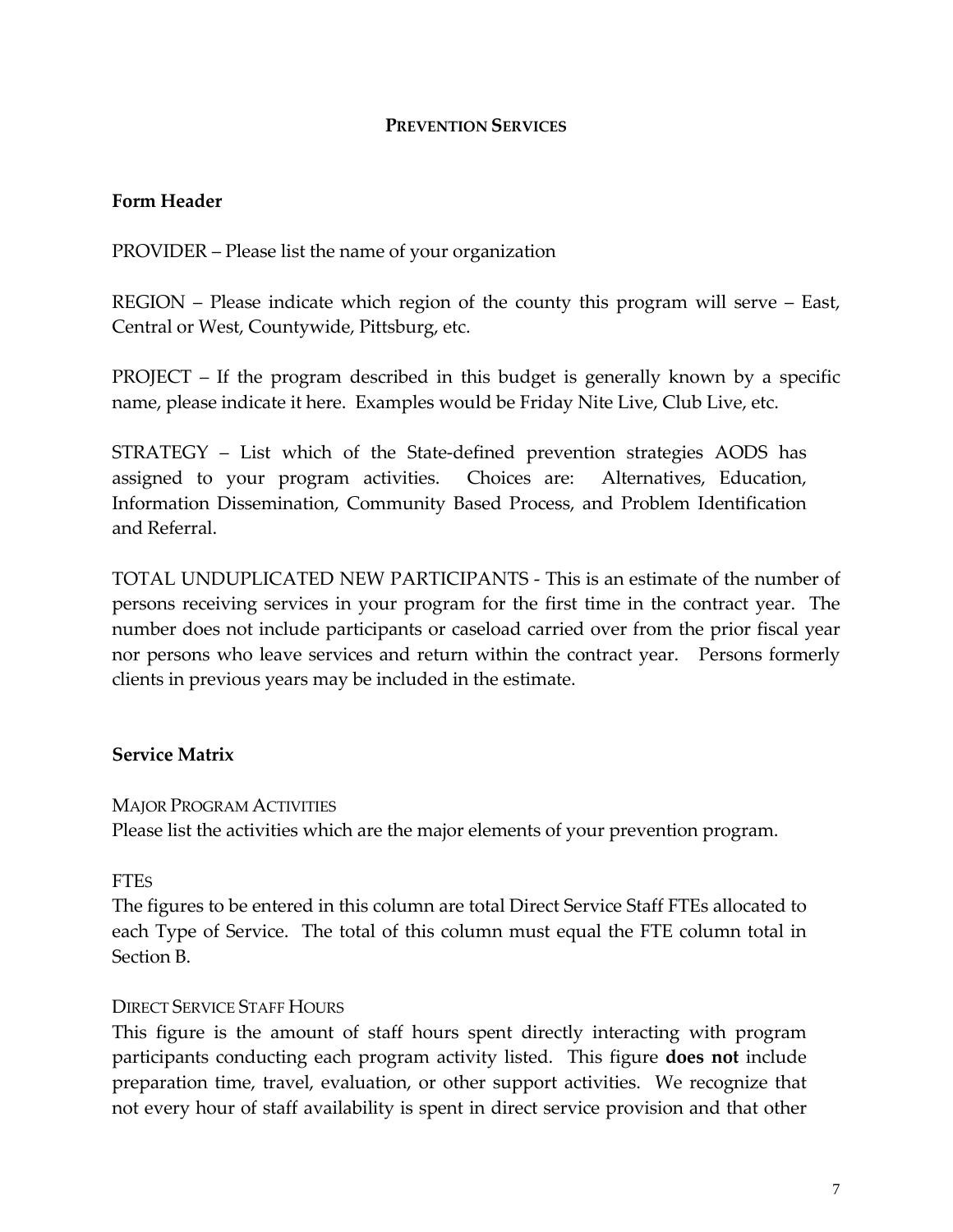necessary activities occupy a portion of staff time. For contracting purposes, however, the intent is to focus on time spent in direct service delivery.

#### SERVICE EVENTS

For Prevention Services, this deliverable refers to specific occurrences of the Major Program Activities listed. This is the number of times the direct service activity will be conducted by staff over the term of the contract.

#### AVERAGE NUMBER OF PARTICIPANTS PER EVENT

This is an estimate of the average number of persons participating in the service events for each activity. Since one person may participate in more than one program activity, these figures are not unduplicated.

**+ + +**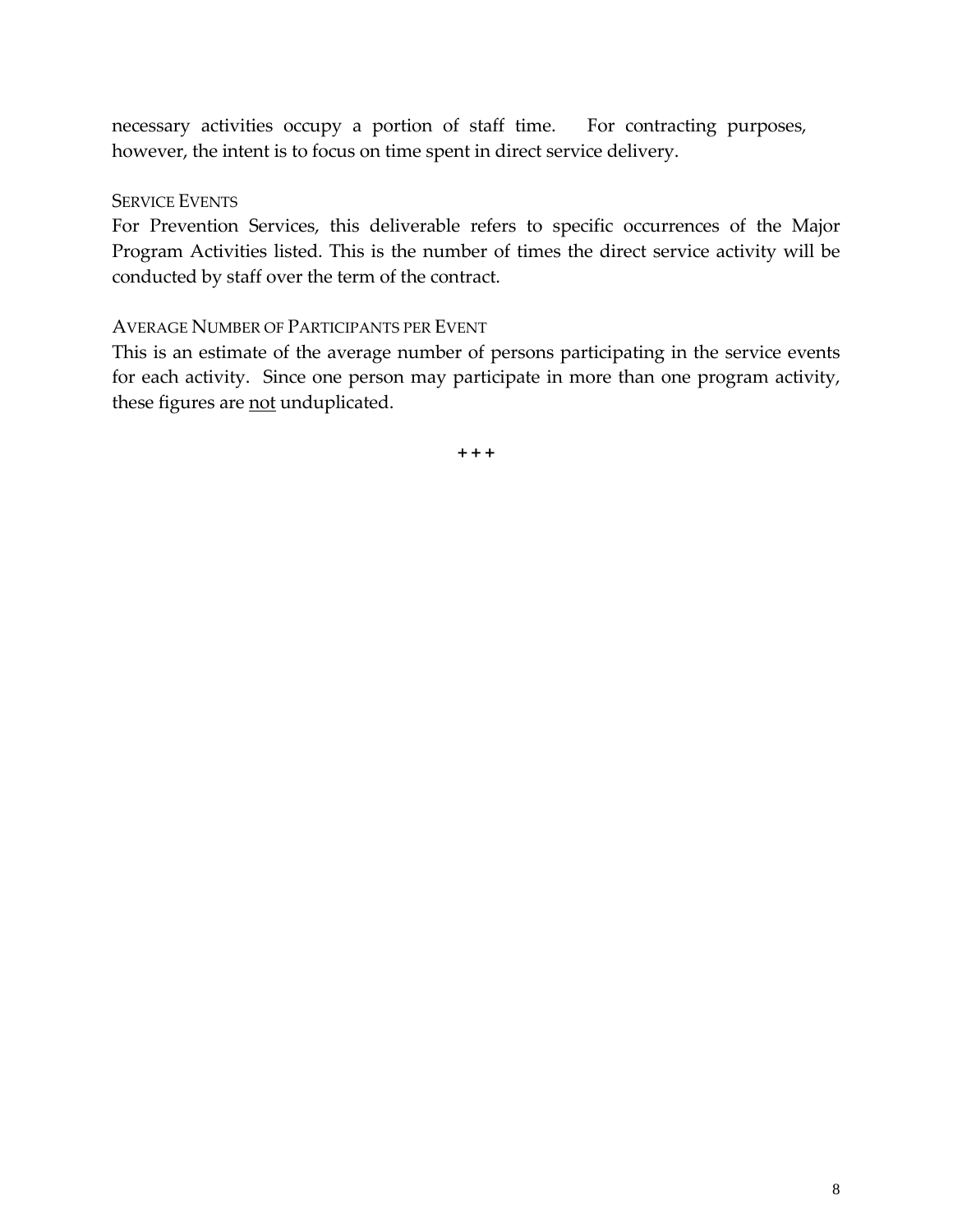# **ADDITIONAL INSTRUCTIONS**

- If, relative to the total contract budget, Administrative and Support Staff costs are **above 15%**, please attach a justification for these expenses.
- **If Indirect Costs are charged to the contract,** please attach a copy of your agency's cost allocation plan and a clear description of how charges specific to this contract were calculated. Indirect costs must be apportioned by a methodology that conforms to the standards set by OMB Circular A‐122.
- **Please round all costs to the nearest dollar**. The county may revise your budget numbers slightly to correct for rounding errors. Any adjustments made to budget figures or service levels will not exceed in the aggregate the cost of one unit of service.
- **If you re‐create these forms on your own spreadsheets, please do not change the line item numbering on the Services & Supplies section of the budget. The use of modified or non‐standard forms will delay contract processing.**